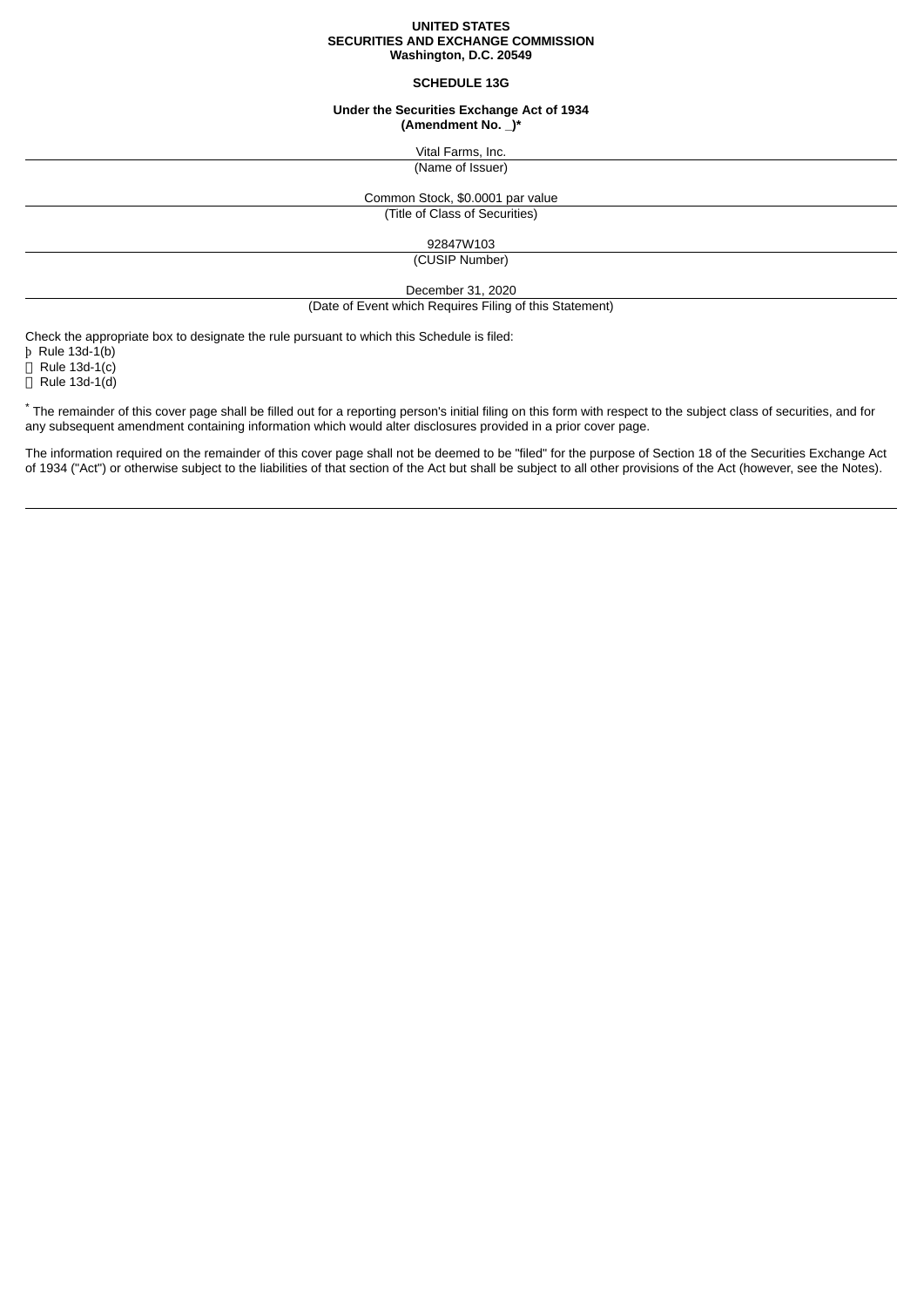| NAMES OF REPORTING PERSONS<br>$\mathbf{1}$ .                                                                        |                                                                        |                  |                               |
|---------------------------------------------------------------------------------------------------------------------|------------------------------------------------------------------------|------------------|-------------------------------|
|                                                                                                                     |                                                                        |                  |                               |
|                                                                                                                     | Eventide Asset Management, LLC                                         |                  |                               |
| $\overline{2}$ .                                                                                                    | CHECK THE APPROPRIATE BOX IF A MEMBER OF A GROUP<br>(see instructions) |                  |                               |
|                                                                                                                     | $(a)$ $\Box$                                                           |                  |                               |
|                                                                                                                     | $(b)$ $\Box$                                                           |                  |                               |
| 3.<br><b>SEC USE ONLY</b>                                                                                           |                                                                        |                  |                               |
| $\mathbf{4}$ .                                                                                                      | CITIZENSHIP OR PLACE OF ORGANIZATION                                   |                  |                               |
|                                                                                                                     | Delaware                                                               |                  |                               |
|                                                                                                                     |                                                                        |                  |                               |
|                                                                                                                     |                                                                        | 5.               | SOLE VOTING POWER             |
|                                                                                                                     |                                                                        |                  |                               |
|                                                                                                                     |                                                                        |                  | 2,053,232                     |
| <b>NUMBER OF</b><br><b>SHARES</b><br><b>BENEFICIALLY</b><br><b>OWNED BY EACH</b><br><b>REPORTING</b><br>PERSON WITH |                                                                        | 6.               | SHARED VOTING POWER           |
|                                                                                                                     |                                                                        |                  | 0                             |
|                                                                                                                     |                                                                        | $\overline{7}$ . | <b>SOLE DISPOSITIVE POWER</b> |
|                                                                                                                     |                                                                        |                  | 2,053,232                     |
|                                                                                                                     |                                                                        | 8.               | SHARED DISPOSITIVE POWER      |
|                                                                                                                     |                                                                        |                  | 0                             |
|                                                                                                                     |                                                                        |                  |                               |
|                                                                                                                     | AGGREGATE AMOUNT BENEFICIALLY OWNED BY EACH REPORTING PERSON           |                  |                               |
| 9.                                                                                                                  |                                                                        |                  |                               |
|                                                                                                                     | 2,053,232                                                              |                  |                               |
| 10.                                                                                                                 | CHECK IF THE AGGREGATE AMOUNT IN ROW (9) EXCLUDES CERTAIN SHARES       |                  |                               |
|                                                                                                                     | (see instructions) □                                                   |                  |                               |
| 11.<br>PERCENT OF CLASS REPRESENTED BY AMOUNT IN ROW (9)                                                            |                                                                        |                  |                               |
|                                                                                                                     | 5.2%                                                                   |                  |                               |
| 12.                                                                                                                 | TYPE OF REPORTING PERSON (see instructions)                            |                  |                               |
|                                                                                                                     | IA                                                                     |                  |                               |
|                                                                                                                     |                                                                        |                  |                               |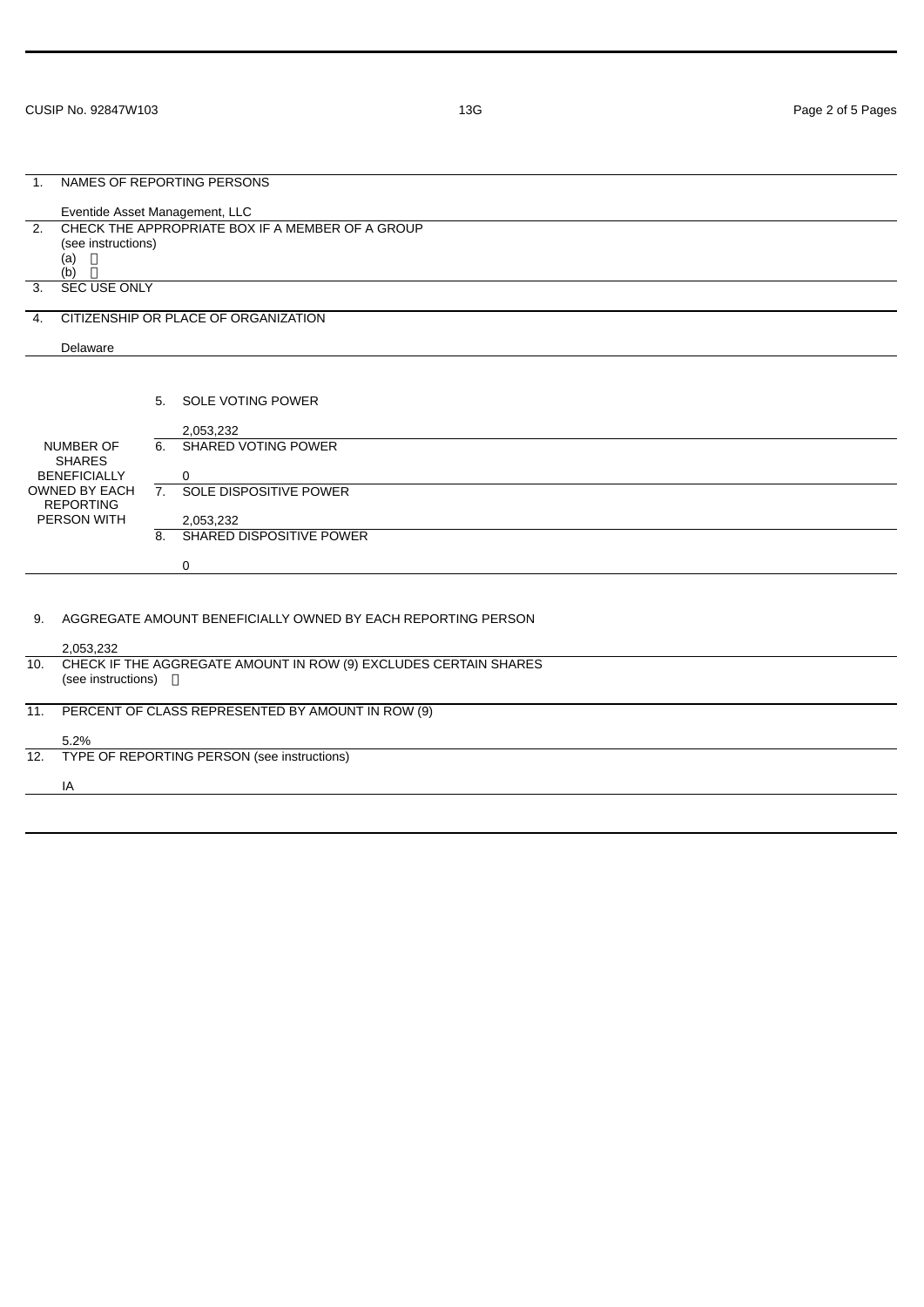## CUSIP No. 92847W103 13G Page 3 of 5 Pages

#### **Item 1.**

- (a) Name of Issuer Vital Farms, Inc.
- (b) Address of Issuer's Principal Executive Offices 3601 South Congress Avenue, Suite C100, Austin, Texas 78704

### **Item 2.**

- (a) Name of Person Filing Eventide Asset Management, LLC
- (b) Address of the Principal Office or, if none, residence One International Place, Suite 4210, Boston, MA 02110
- (c) Citizenship Delaware
- (d) Title of Class of Securities Common Stock, \$0.0001 par value
- (e) CUSIP Number 92847W103

### **Item 3. If this statement is filed pursuant to §§240.13d-1(b) or 240.13d-2(b) or (c), check whether the person filing is a:**

- (a)  $\Box$  Broker or dealer registered under section 15 of the Act (15 U.S.C. 780).
- (b)  $\Box$  Bank as defined in section 3(a)(6) of the Act (15 U.S.C. 78c).
- (c)  $\Box$  Insurance company as defined in section 3(a)(19) of the Act (15 U.S.C. 78c).
- (d)  $\Box$  Investment company registered under section 8 of the Investment Company Act of 1940 (15 U.S.C. 80a-8).
- (e)  $\bar{p}$  An investment adviser in accordance with §240.13d-1(b)(1)(ii)(E);
- (f)  $\Box$  An employee benefit plan or endowment fund in accordance with §240.13d-1(b)(1)(ii)(F);
- (g)  $\Box$  A parent holding company or control person in accordance with §240.13d-1(b)(1)(ii)(G);
- (h)  $\Box$  A savings associations as defined in Section 3(b) of the Federal Deposit Insurance Act (12 U.S.C. 1813);
- (i)  $\Box$  A church plan that is excluded from the definition of an investment company under section  $3(c)(14)$  of the Investment Company Act of 1940 (15 U.S.C. 80a-3);
- (j)  $\Box$  Group, in accordance with §240.13d-1(b)(1)(ii)(J).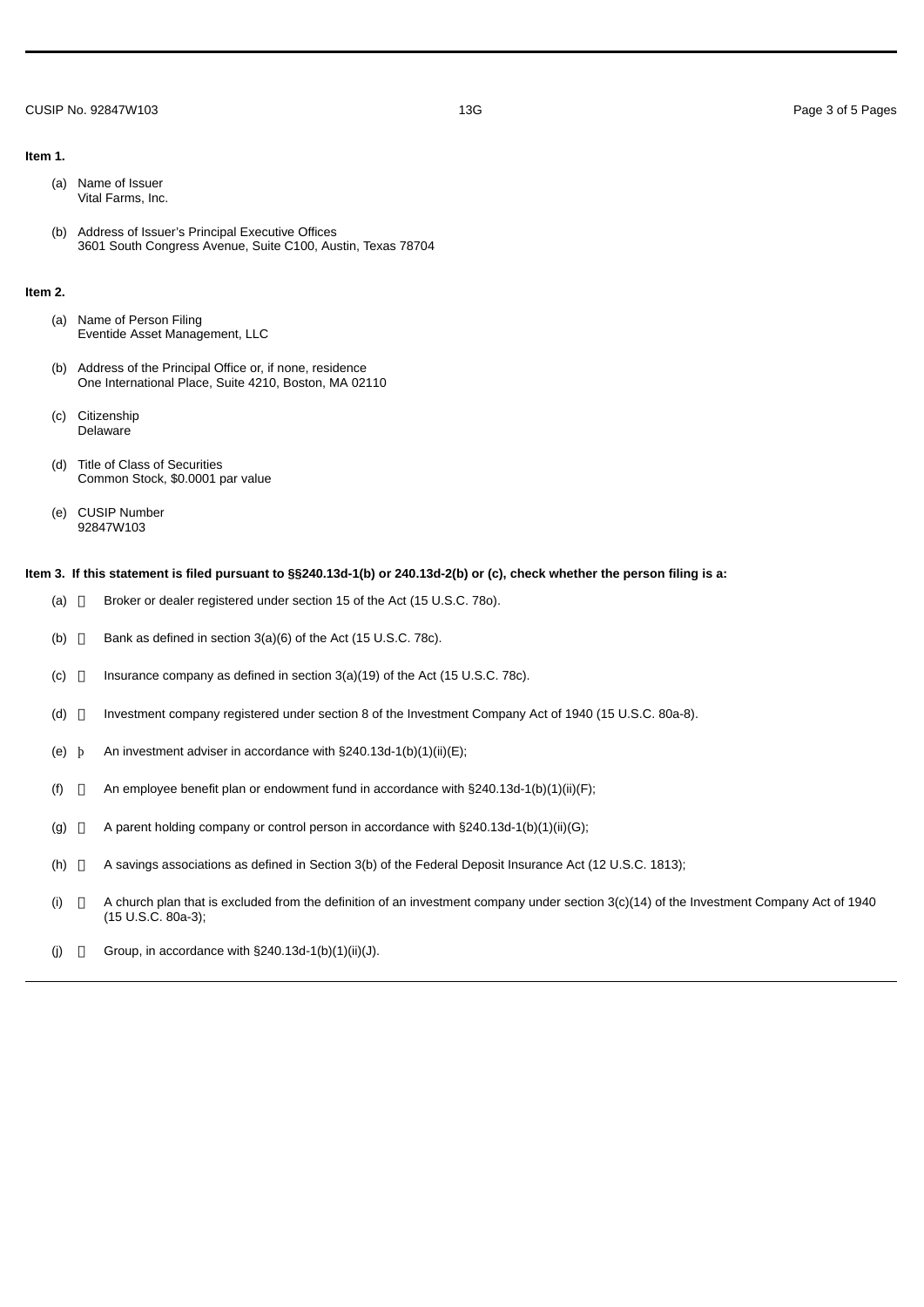### **Item 4. Ownership.**

Provide the following information regarding the aggregate number and percentage of the class of securities of the issuer identified in Item 1.

- (a) Amount beneficially owned: 2,053,232
- (b) Percent of class: 5.2%
- (c) Number of shares as to which the person has:
	- (i) Sole power to vote or to direct the vote: 2,053,232
	- (ii) Shared power to vote or to direct the vote: 0
	- (iii) Sole power to dispose or to direct the disposition of: 2,053,232
	- (iv) Shared power to dispose or to direct the disposition of: 0

*Instruction*. For computations regarding securities which represent a right to acquire an underlying security *see* §240.13d-3(d)(1).

### **Item 5. Ownership of Five Percent or Less of a Class.**

If this statement is being filed to report the fact that as of the date hereof the reporting person has ceased to be the beneficial owner of more than five percent of the class of securities, check the following  $\Box$ .

*Instruction*. Dissolution of a group requires a response to this item.

### **Item 6. Ownership of More than Five Percent on Behalf of Another Person.**

Eventide Asset Management, LLC, a Delaware limited liability company located at One International Place, Suite 4210, Boston, MA 02110, is the beneficial owner of 2,053,232 common shares by virtue of being the investment adviser to registered investment companies ("Funds"). As of December 31, 2020, the Eventide Gilead Fund held 1,985,000 common shares, representing 5.0% of the issuer's outstanding common shares, and the Eventide Exponential Technologies Fund held 68,232 common shares, representing 0.2% of the issuer's outstanding common shares, which together represents approximately 5.2% of the issuer's outstanding common shares.

### **Item 7. Identification and Classification of the Subsidiary Which Acquired the Security Being Reported on By the Parent Holding Company.**

N/A

**Item 8. Identification and Classification of Members of the Group.**

N/A

**Item 9. Notice of Dissolution of Group.**

N/A